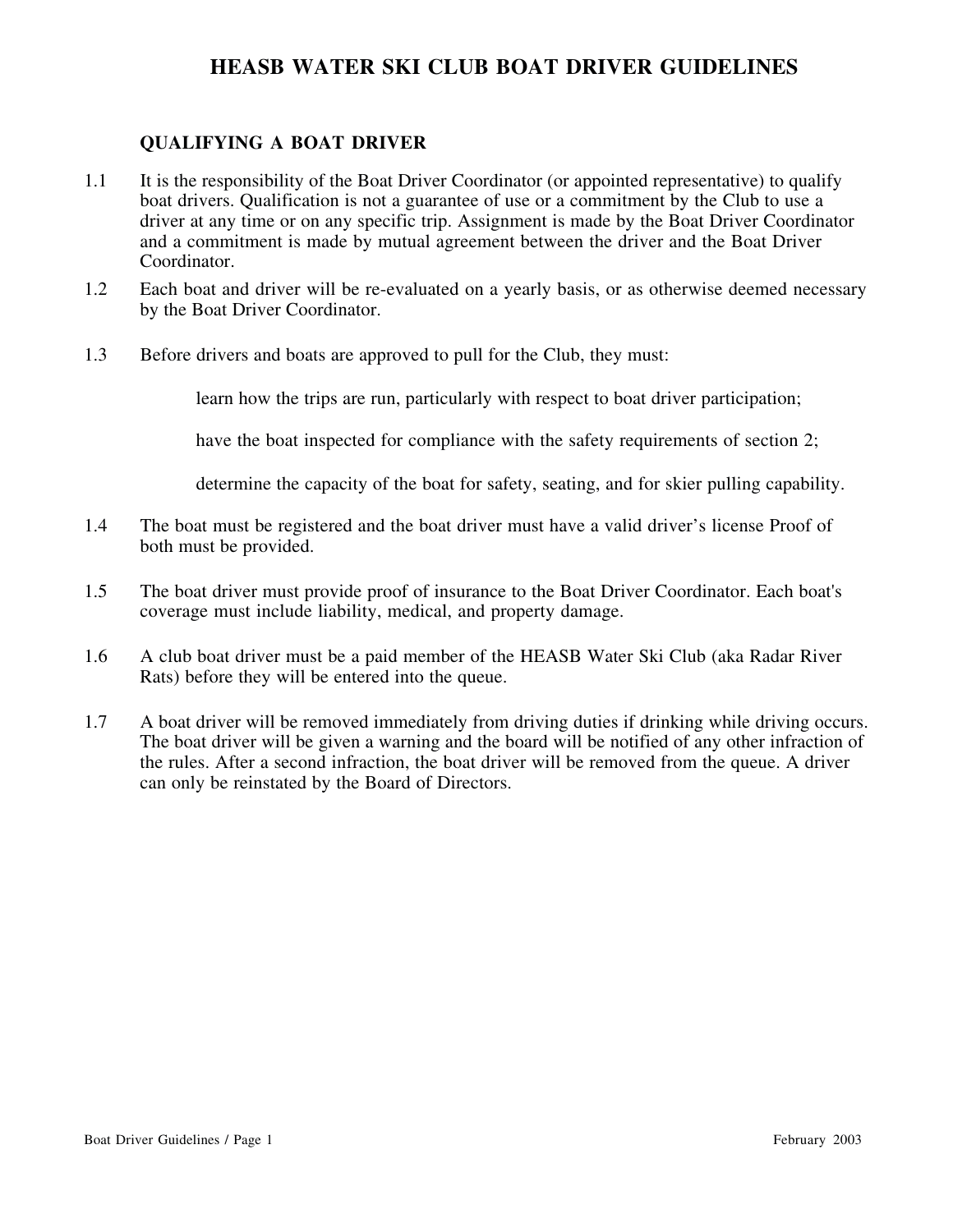#### **SAFETY AND ENJOYMENT**

- 2.1 Each boat must be equipped and operated in compliance with the U.S. Coast Guard rules for ski boats on the inland water ways and any other applicable regulations.
- 2.2 Passengers should be protected from hot or moving engine or body parts.
- 2.3 Boat drivers are expected to provide a safe operating boat, a red safety flag, various ropes, a single and deep-vee handles in good working condition and a coast guard approved life jacket for each passenger. The Club will provide a selection of ski jackets and skis for the skier's use.
- 2.4 Boats should be equipped with two anchors (or an anchor and a beach stake) so that boats can be moored when not in use. The following designed anchor is recommended as the river anchor since the current can get up to 8 knots. A driver can not use available rocks on the beach as his anchor or stake.



- 2.5 Any anchoring problems will be resolved immediately by the Boat Driver Coordinator/ Club Officer/Trip Leader.
- 2.5 Skier's ability and number of skiers affect boat performance. Placement of skiers and equipment is at the discretion of the boat driver. Boats should not take out more than 4 skiers (in addition to driver) at a time.
- 2.6 The open container law applies to boats. Boat drivers are prohibited from drinking during club hours.
- 2.7 The spraying of boats, skiers, canoes, rafts, etc. is illegal. Both the skier and boat driver can be ticketed.
- 2.8 Shore starts, shore landings, and spraying the beach is prohibited.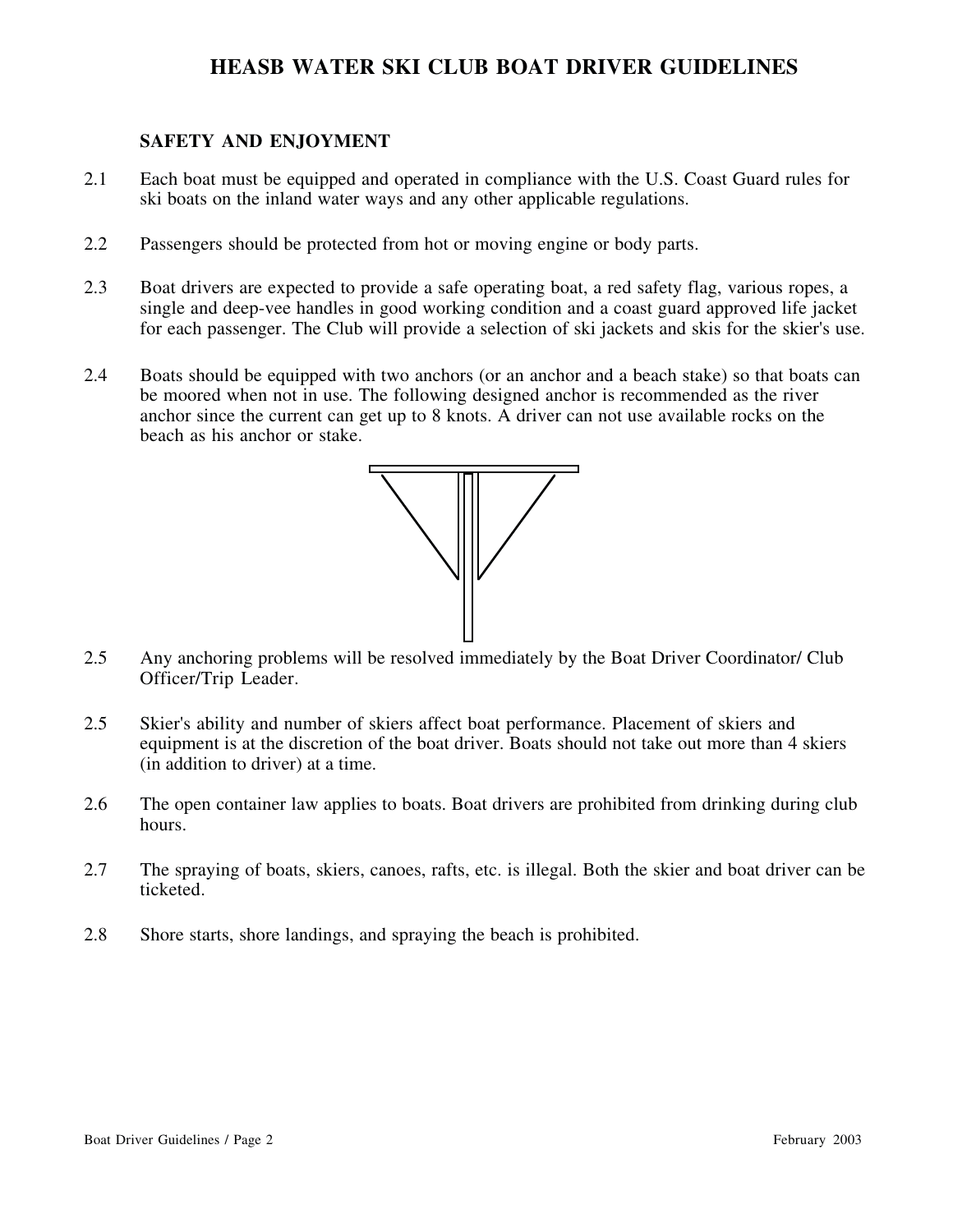#### **BOAT OPERATION**

- 3.1 Boats are required to be in operation on the Colorado River Trips from 8 am to 5 pm on Saturday and from 7:00 am to noon on Sunday. A maximum one hour lunch break is allowed on Saturday and lunch is at noon on Sunday. You may take additional breaks provided your boat is in operation. Skiing is allowed (and recommended) before starting time and after quitting time, but does not count toward required operating time. A boat is not required to operate if conditions (wind, rain, etc.) make skiing unsafe.
- 3.2 Persons driving a Club boat must always operate their boat in a responsible manner. Recklessness and the drinking of any alcohol during Club operating hours by a person driving a boat for the Club shall be reason for the trip leader or a Board member to cease operation of a driver's boat. (See 2.6)
- 3.3 It is recommended that a boat owner have an alternate non-alcohol drinking driver on the trip in the event of his incapacitation, desire to ski, desire to drink alcohol or as a matter of prudence to prevent fatigue from degrading safety. (See 2.6)
- 3.4 A minimum of three people (driver, observer, skier) are required for all ski runs.
- 3.5 Non-skiers (and children) may ride in a boat ONLY when they do not displace paid skiers who want to ski. This practice is HIGHLY discouraged. Under no circumstances will a Non-skier be permitted to ski during Club Ski Hours.
- 3.6 It is recommended that a boat go out on a ski run with no more than four (4) skiers plus the driver. This requirement will help cycle the skis and skiers and reduce the amount of time a boat is out at one time.
- 3.7 Boat drivers are expected to teach, tolerate, and above all, encourage beginners. All boat must be available and able to pull beginners. No boat driver is expected to take a full load of beginners on a given ski run, but may do so if he/she wishes. It is much easier on the boat driver and the beginner if you have at least one other experience skier on board.
- 3.8 All skiers shall have a chance to take one ski run before any skier goes out for a second run.
- 3.9 When filling their boat, boat drivers should attempt to give priority to the skiers with the least number of runs for that day.
- 3.10 Each time a boat goes out, each skier will be allowed ONLY ONE ski, wakeboard, trick ski OR air-chair run. A driver may limit a skier's run to ten (10) minutes. This should allow a boat to return to the beach to pick up another load of skiers in approximately 1hour, 15 minutes. AGAIN NO DOUBLE RUNS.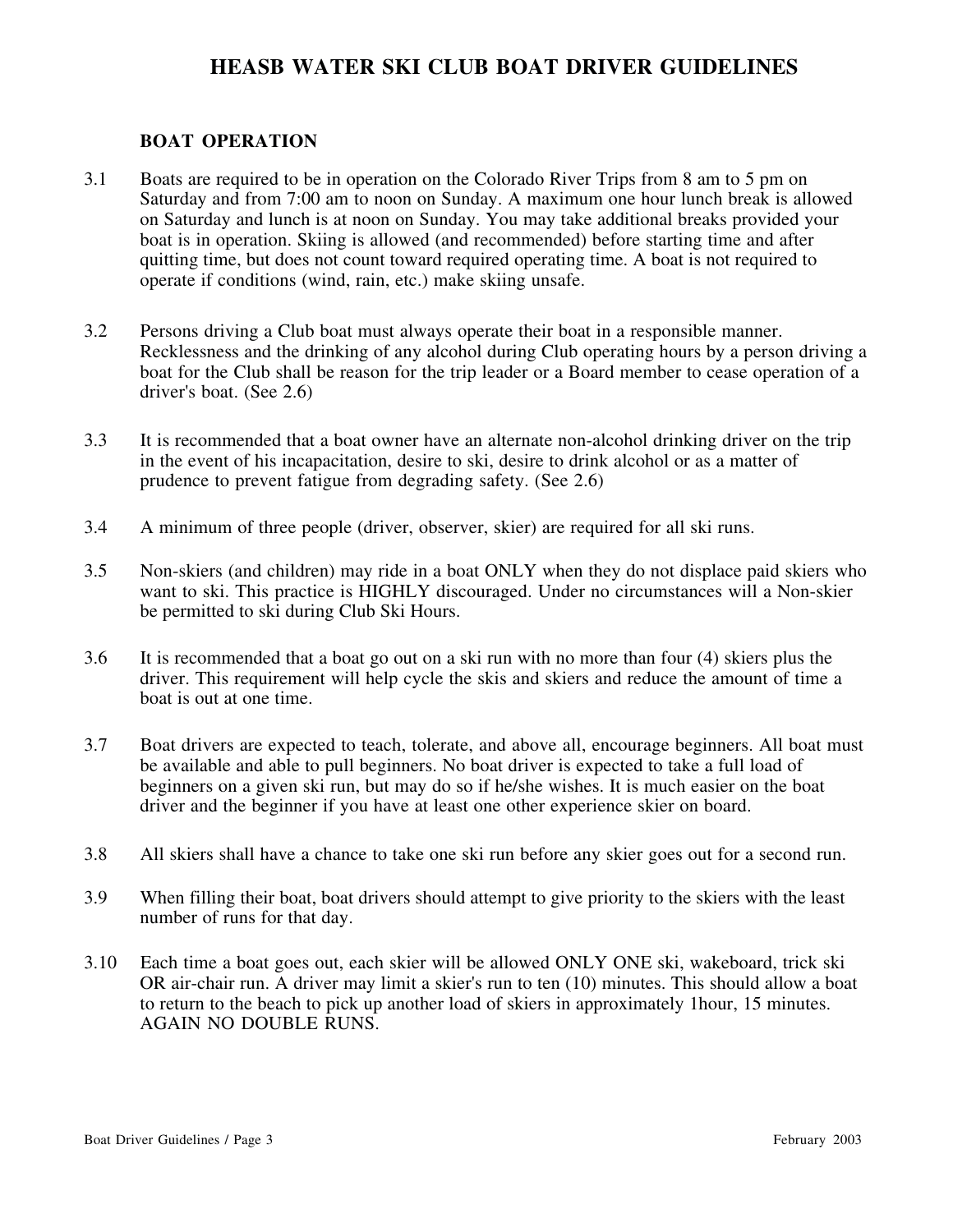#### **BOAT OPERATION (Continued)**

- 3.11 Boat drivers shall take into consideration the effects of the prevailing wind direction and water conditions on skier fatigue and enjoyment, and attempt to equalize the effects without favoritism. The skiers aboard may decide ski order and direction of travel among themselves, but to minimize deadheading, the boat driver shall have the final say.
- 3.12 It is recommended that you leave your boat trailer in the launch area. If you want to drag your trailer on the dirt road, you can leave in the overflow area across from point 17. At no time may you park your trailer on the point.
- 3.13 The Club provides skis and vests for those who don't have their own. We currently have a boot system for our single skis that accommodate all sizes. We are in the process of changing our boot system. We will have a bucket on the beach with a couple of sets of boots. Skiers will have to make sure they have the correct size boot for them. We have enough vests so that each boat can have a full set ranging in size from xs, x, m, l. There are a few xl for those who need it. XL boots and vests are typically "adapted" by a skier for the weekend.
- 3.13 ALL Club equipment (skis, vests, knee board, etc.) must be returned to the beach by noon on Sunday. A boat driver may stay out later if he/she wishes but the equipment must be returned to the trailer by noon on Sunday.
- 3.14 Our skis and vests are for the use of paid skiers. At no time can a non-skier use the Club's ski equipment.
- 3.14 No pets are allowed in the boats when driving for the Club.
- 3.15 Boats at the beach that are not driving for the Club on a given weekend must be anchored south (down river) of the boats that are driving for the Club. Any anchoring problems will be resolved immediately by the Boat Driver Coordinator/ Club Officer/Trip Leader.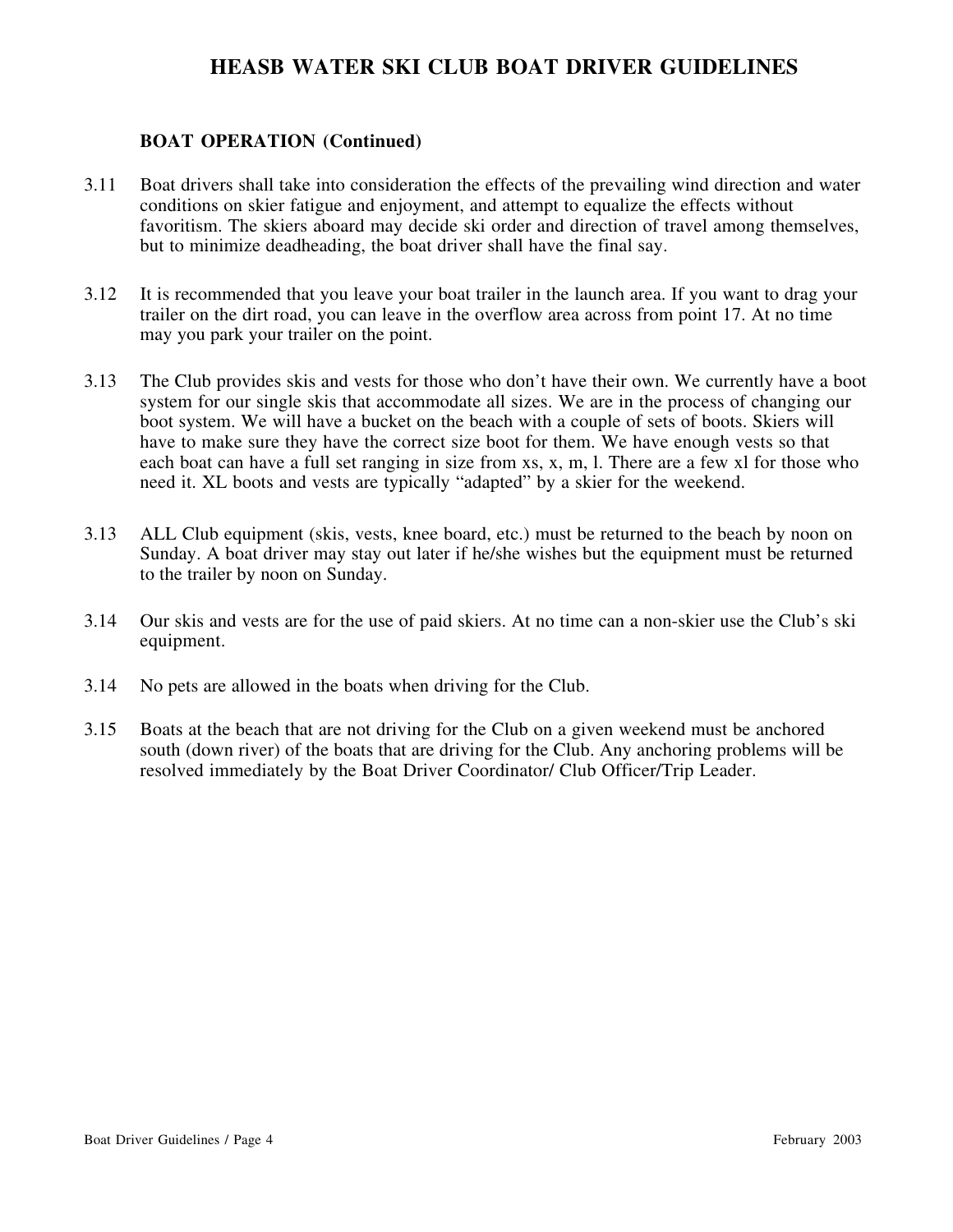#### **BOAT DRIVER SELECTION**

- 4.1 Assignment of boat drivers is made by the Boat Driver Coordinator from the queue.
- 4.2 Boat drivers are selected by the Boat Driver Coordinator based on experience, skill and the attitude they have shown towards safety, beginners, and driving for the Club. Consideration is also given to the suitability and reliability of the boat and tow vehicle.
- 4.3 Each year the Boat Driver Coordinator will establish the initial boat driver queue one month prior to the Club's first scheduled weekend trip. The Boat Driver Coordinator shall solicit new prospective drivers.
- 4.4 Initial placement in the queue will be based on a boat driver's previous years driving experience with the Club. The boat driver who drove the most number of times (full and partial loads) the previous year will be first in the queue. The driver who drove the second most will be second, etc. If more than one boat driver drove the same number of times, the driver who drove the most in the past years shall be given the higher placement.
- 4.5 A newly recruited boat driver, or any boat driver wishing to enter the queue after the initial queue has been established, will enter the queue at the bottom.
- 4.6 For a given weekend trip, the boat driver at the top of the queue will be asked first if they want to drive that weekend. If the boat driver does not want to drive that particular weekend, they will maintain their position in the queue and the next person will be asked. When a boat driver pulls for the Club they will be moved to the bottom of the queue.
- 4.7 Each boat driver will be give the opportunity to select a minimum of two weekends in which they will be given priority. For those weekends only, their position in the queue will remain unchanged. The selection for these weekends must be arranged with the Boat Driver Coordinator by the second river trip of the year. Only one boat driver will be given priority for a given trip. In the case that two or more drivers select the same trip, only the driver highest in the initial queue will be given priority. Certain weekends may require that a second boat be given a second priority.
- 4.8 A boat driver may elect to drive for a partial boat load (less than seven skiers). In this case, the boat driver retains their position in the queue.
- 4.9 If for some reason, a boat driver must cancel a trip he has been assigned, they must notify the boat driver coordinator at least **three** weeks in advance.
- 4.10 The boat driver for a special skiing activity (houseboat, competition, etc.) shall be selected on the basis of the initial boat driver queue or as determined by the boat driver coordinator.